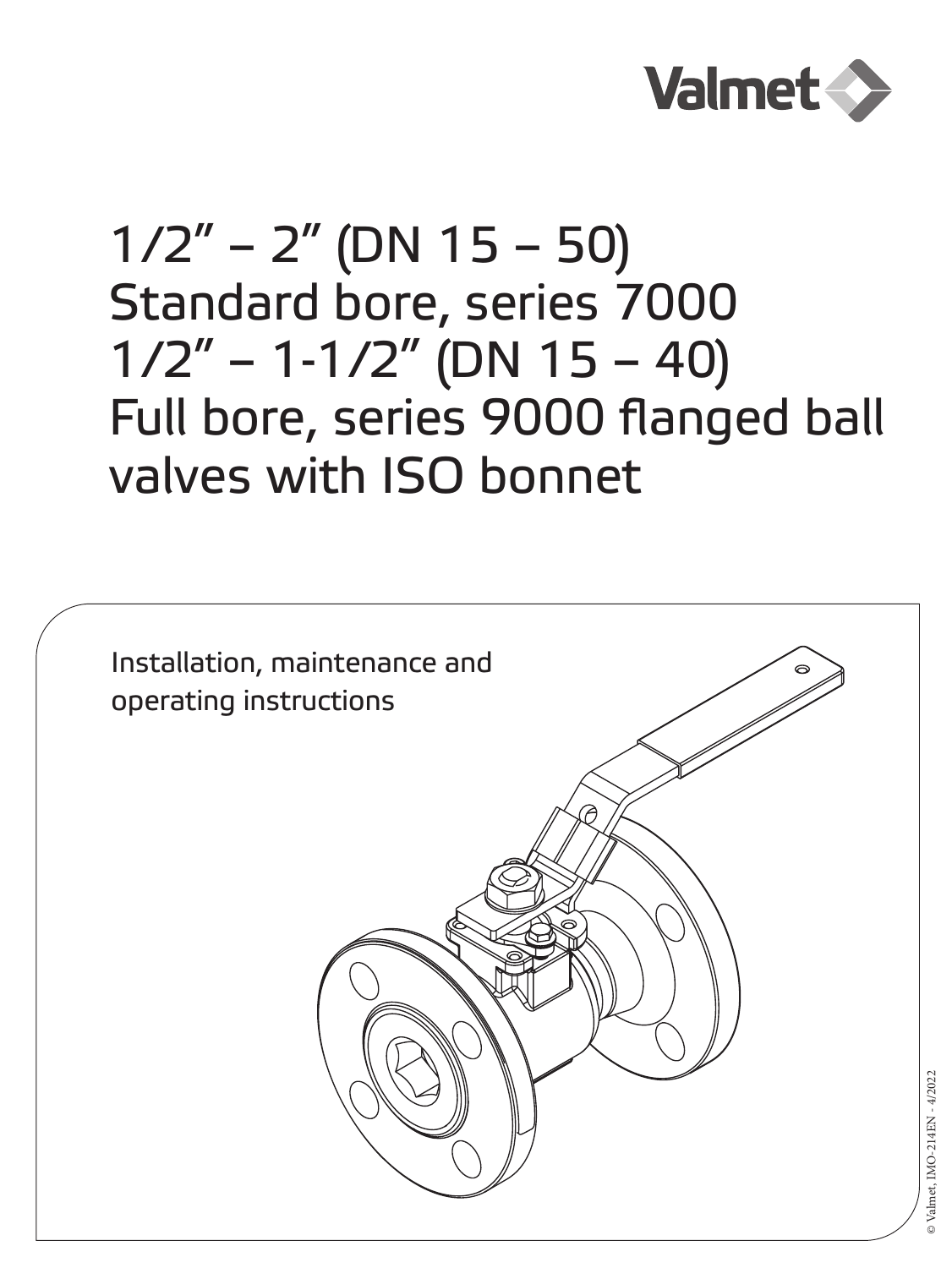# Table of contents

| <b>GENERAL</b>                                | 3           |
|-----------------------------------------------|-------------|
| <b>INSTALLATION</b>                           | 3           |
| <b>MAINTENANCE</b><br>Disassembly<br>Assembly | 3<br>3<br>4 |
| <b>REPAIR KITS/</b><br><b>SPARE PARTS</b>     |             |

#### **READ THESE INSTRUCTIONS FIRST!**

These instructions provide information about safe handling and operation of the valve.

If you require additional assistance, please contact the manufacturer or manufacturer's representative.

#### **SAVE THESE INSTRUCTIONS!**

Addresses and phone numbers are printed on the back cover.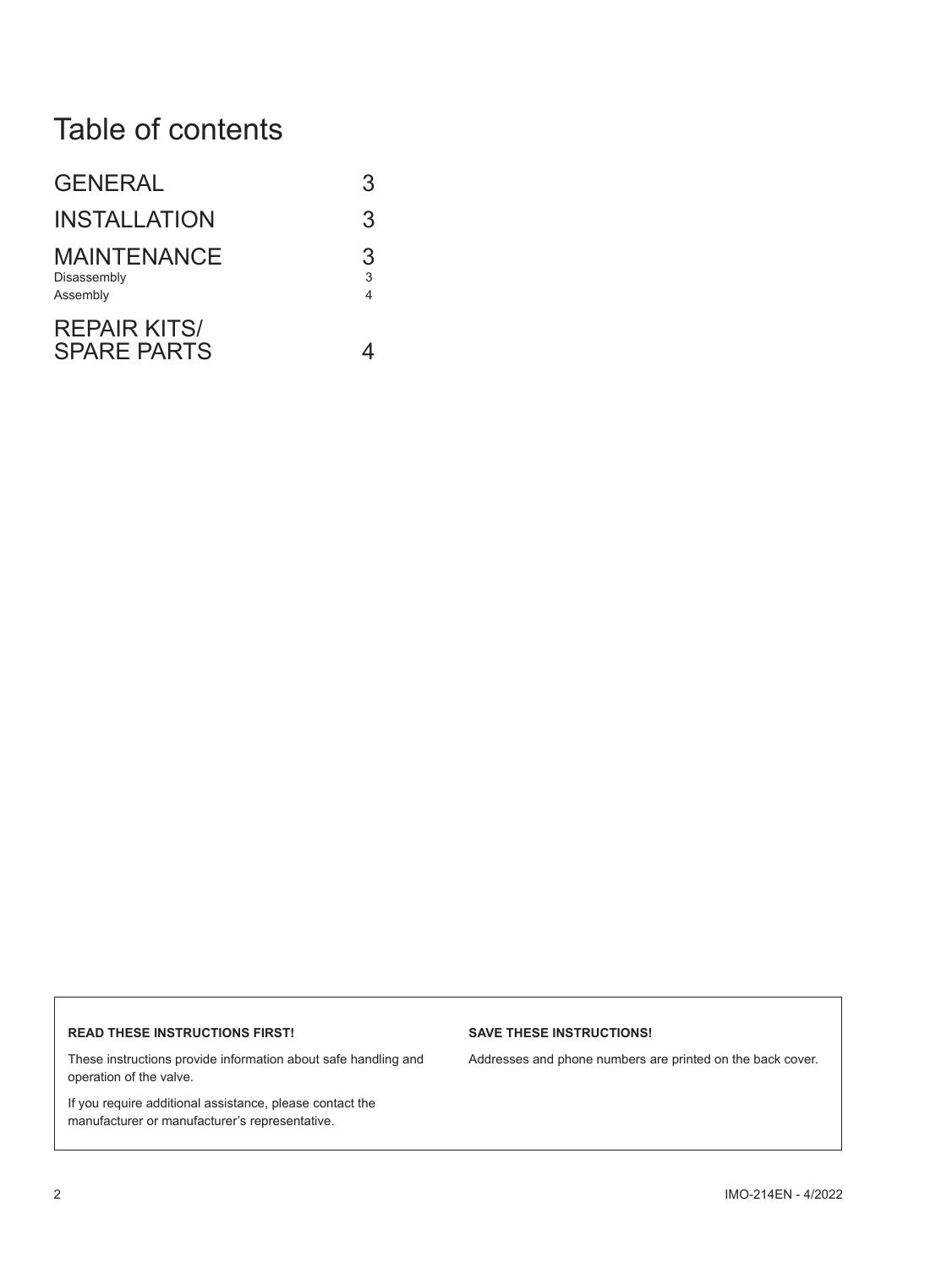## 1. GENERAL

This instruction manual contains important information regarding the installation, operation and troubleshooting of the Jamesbury™  $1/2" - 2"$  (DN  $15 - 50$ ) Standard Bore Series 7000 and the 1/2" – 1-1/2" (DN 15 – 40) Full Bore Series 9000 Flanged Ball Valves with ISO Bonnet. Please read these instructions carefully and save for further reference.

#### **WARNING**

FOR YOUR SAFETY, TAKE THE FOLLOWING PRECAUTIONS BEFORE REMOVING THE VALVE FROM THE LINE, OR BEFORE ANY DISASSEMBLY.

- 1. DURING REMOVAL AND DISASSEMBLY, WEAR ANY PROTECTIVE EQUIPMENT NORMALLY REQUIRED TO PROTECT AGAINST DISCHARGE OF TRAPPED FLUID.
- 2. DEPRESSURIZE THE LINE AND VALVE AS FOLLOWS:
	- A. PLACE THE VALVE IN THE OPEN POSITION AND DRAIN THE LINE.
	- B. CYCLE THE VALVE TO RELIEVE RESIDUAL PRESSURE IN THE BODY CAVITY BEFORE REMOVAL FROM THE LINE.
	- C.AFTER REMOVAL AND BEFORE ANY DISASSEMBLY, CYCLE THE VALVE AGAIN SEVERAL TIMES.
- 1. **SEAT AND BODY RATINGS** THE PRACTICAL AND SAFE USE OF THIS PRODUCT IS DETERMINED BY BOTH THE SEAT AND BODY RATING. READ THE NAME TAG AND CHECK BOTH RATINGS. THIS PRODUCT IS AVAILABLE WITH A VARIETY OF SEAT MATERIALS. SOME OF THE SEAT MATERIALS HAVE PRESSURE RATINGS THAT ARE **LESS THAN** THE BODY RATING. ALL OF THE BODY AND SEAT RATINGS ARE DEPENDENT ON **VALVE TYPE AND SIZE, SEAT MATERIAL AND TEMPERATURE**. DO NOT EXCEED THESE RATINGS.

**NOTE:** OPTIONAL ROUND AND OVAL HANDLES ARE AVAILABLE FOR THESE VALVES IN PLACE OF LEVER HANDLES.

### 2. INSTALLATION

- 1. Place valve in OPEN position.
- 2. Valve may be installed for flow in either direction. However, it is recommended that the valve be installed with the insert facing upstream.
- 3. Use the proper size flange bolts and follow the recommended practices of the gasket manufacturer when tightening the flange bolts.

# 3. MAINTENANCE

Although Neles™ Jamesbury valves are designed to work under severe conditions, proper preventative maintenance can significantly help to prevent unplanned downtime and in real terms reduce the total cost of ownership. Neles recommends inspecting valves at least every five (5) years. The inspection and maintenance frequency depends on the actual application and process condition.

1. **Routine maintenance** consists of tightening the compression plate hex head cap screws periodically to compensate for the wear caused by the stem turning against the stem seals. Check to make sure that the compression plate hex head cap screws are tightened to the torque listed in **(Table 1)**.

| Table 1A                                            |                           |            |  |  |
|-----------------------------------------------------|---------------------------|------------|--|--|
| Hex Head Cap Screw Torque Standard Bore Series 7000 |                           |            |  |  |
| <b>Valve Size</b>                                   | Torque IN <sup>-LBS</sup> | Torque N•m |  |  |
| 1/2" & 3/4" (DN 15 & 20)                            | 15                        | 17         |  |  |
| 1" (DN 25)                                          | 20                        | 2.3        |  |  |
| $1-1/2$ " & 2" (DN 40 & 50)                         | 32                        | 36         |  |  |

| Table 1B                                        |                           |            |  |  |  |
|-------------------------------------------------|---------------------------|------------|--|--|--|
| Hex Head Cap Screw Torque Full Bore Series 9000 |                           |            |  |  |  |
| <b>Valve Size</b>                               | Torque IN <sup>-LBS</sup> | Torque N•m |  |  |  |
| $1/2$ " (DN 15)                                 | 15                        | 17         |  |  |  |
| 3/4" & 1" (DN 20 & 25)                          | 20                        | 2.3        |  |  |  |
| $1-1/2$ " (DN 40)                               | 32                        | 3.6        |  |  |  |

2. **Overhaul maintenance** consists of replacing seats and seals. A standard Repair Kit consisting of these parts may be obtained from your Neles distributor **(See Table 4).**

**NOTE:** Repair Kits contain the seats and stem seals for both the fire-tested and non-fire-tested valves. Refer to the Assembly Section for details on the correct installation of these parts.

### 3.1 DISASSEMBLY

- 1. Comply fully with the steps in the **WARNING** Section on page 1 prior to working on the valve.
- 2. Open and close the valve and leave in the closed position.
- 3. Remove the handle nut (16), lockwasher (19), and handle  $(17)$ .
- 4. Remove hex head cap screws (29), disc springs (31) and compression plate (20).
- 5. Clamp the valve body (1) securely in a vise.
- 6. Unscrew and remove the insert (2).
- 7. Remove and discard the old body seal (6). Be careful not to damage the sealing surfaces. May include support ring (9) used with graphite seal.
- 8. With the ball in the closed position, remove ball (3) and seats (5). **NOTE:** A piece of wood or other soft material may be used to unseat the parts from the opposite side. Be careful not to damage the ball or seating surfaces in the body.
- 9. Press the stem (4) into the body (1) and remove it through the open end.
- 10. Carefully pry out and discard the stem seal (8) and stem bearing (24) being careful not to damage the bearing surfaces. **NOTE:** Fire-Tite® construction contains a secondary stem seal (7) and 2 stem bearings (13), in place of the non-*Fire-Tite* stem bearing (24). Also PEEK® seats have an additional upper stem bearing (10) and an anti extrusion ring (55).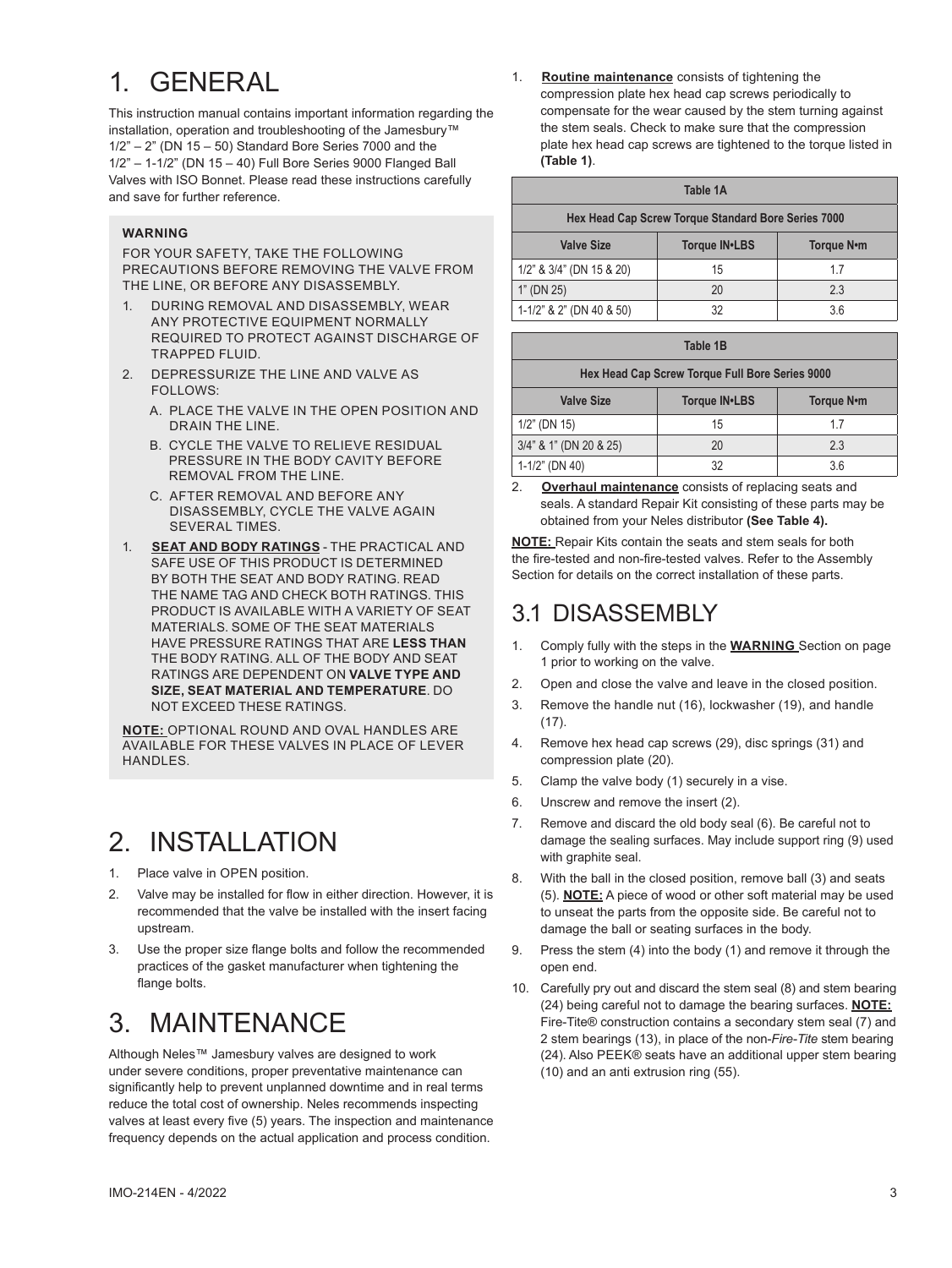### 3.2 ASSEMBLY

**NOTE:** Repair Kits contain replacement seals for *Fire-Tite* and non-*Fire-Tite* constructions.

- 1. Inspect the parts to ensure sealing surfaces are in good condition and all parts are properly cleaned and prepared for assembly.
- 2. Clamp the body (1) securely in a vise with the body joint opening facing up.
- 3. Insert the seat (5) into the body (1) with the flat side down, as shown in (**Figure 2**).
- 4. Place the stem bearing (24) on the stem (4). **NOTE:** *Fire-Tite* valves have 2 stem bearings (13) and a secondary stem seal (7) as shown in (**Figure 1**).
- 5. Insert the stem (4) with the bearing(s) into the valve body and through the stem bore in the body, as shown in (**Figure 1**).
- 6. Holding the stem in place from the inside, install the stem seal (8) and the compression plate (20). For PEEK seats, install upper bearing (10) and anti extrusion ring (55) into the packing bore prior to installing the stem seal (8).
- 7. Place the disc springs (31) on the hex head cap screws (29). Disc spring orientation is shown in (**Figure 1**). Install the hex head cap screws through the compression plate and bring them down hand tight.
- 8. While pressing the stem (4) outward from inside the body, tighten the hex head cap screws to the torque provided in (**Table 1**). Apply torque evenly, alternating between the two cap screws so that the compression plate will be parallel with the valve body bonnet.
- 9. Align the stem to the ball slot. Insert the ball (3) so that the internal stem blade fits into the ball slot.
- 10. Insert the second seat (5) with the flat facing up. Insert the body seal (6). **NOTE:** Some sizes of graphite body seals contain an additional support ring (9). Install support ring (9) prior to inserting body seal (6).
- 11. Screw the insert (2) into the body (1) and tighten to the Torque listed in (**Table 2**).
- 12. With ball (3) in the open position, install handle (17) over the non-insert flange, lockwasher (19) and handle nut (16) and tighten to torque listed in (**Table 3**). Handle **MUST** be in this orientation as shown in (**Figure 1**).
- 13. Cycle the valve slowly to ensure smooth operation.

### 4. REPAIR KITS/SPARE PARTS

We recommend that valves be directed to our service centers for maintenance. The service centers are equipped to provide rapid turn-around at a reasonable cost and offer new valve warranty with all reconditioned valves.

**NOTE:** When sending goods to the service center for repair, do not disassemble them. Clean the valve carefully and flush the valve internals. Include the material safety datasheet(s) (MSDS) for all media flowing through the valve. Valves sent to the service center without MSDS datasheet(s) will not be accepted.

For further information on spare parts and service or assistance visit our web-site at **www.neles.com/valves.**

**NOTE:** When ordering spare parts, always include the following information:

- a. Valve catalog code from identification plate,
- b. If the valve is serialized the serial number (from identification plate).
- c. From **Figure 1**, the ballooned part number, part name and quantity required.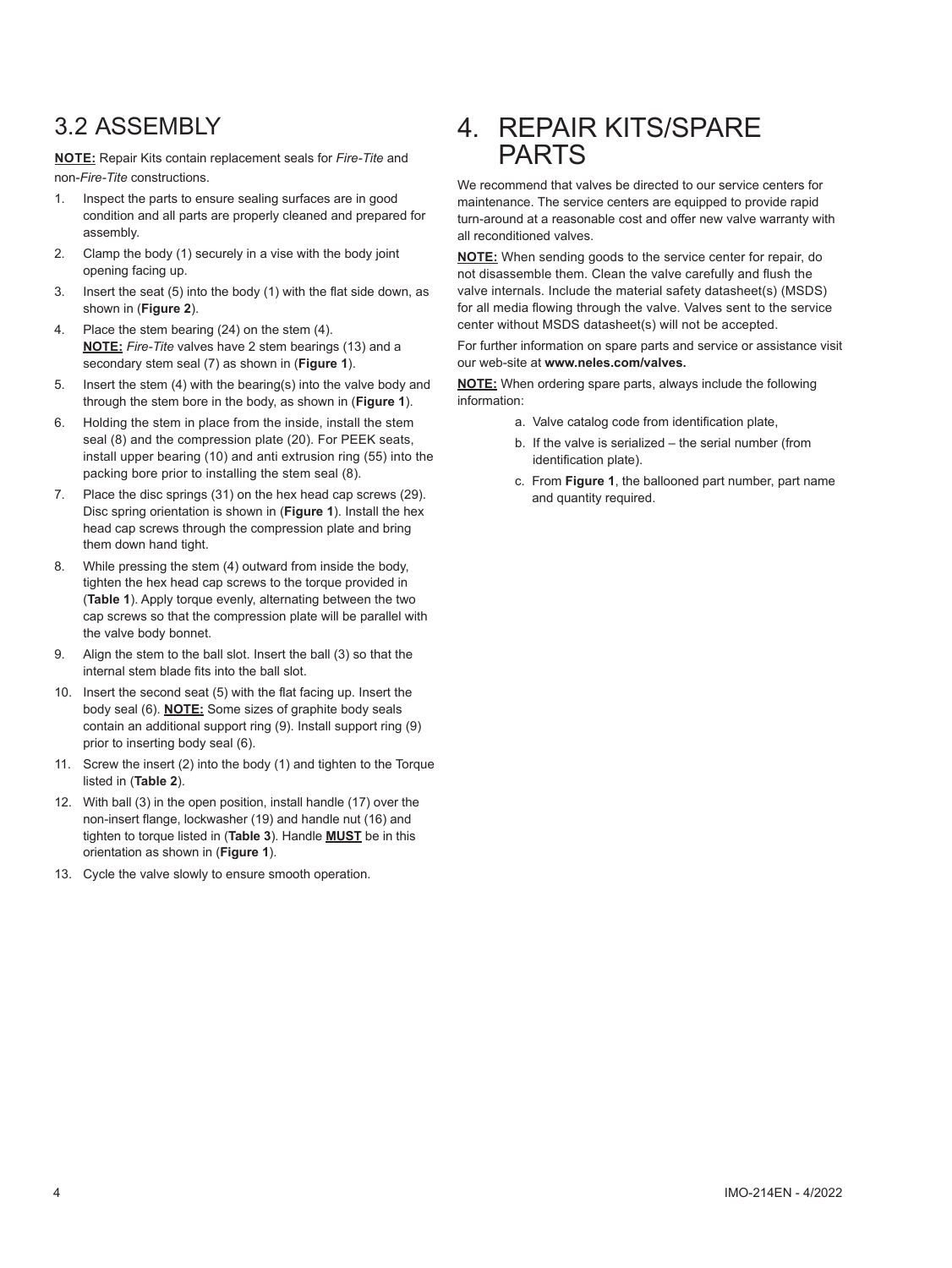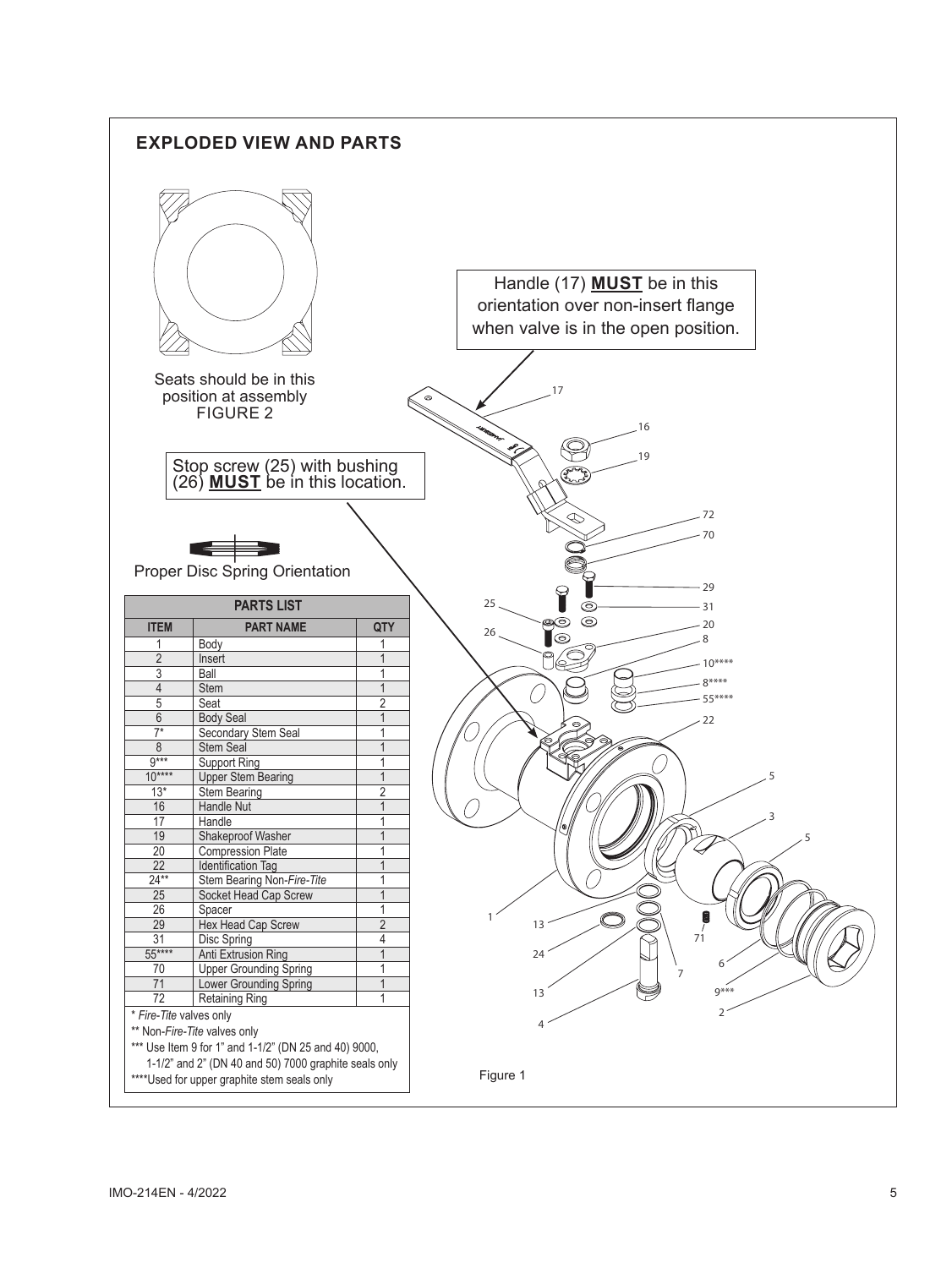| Table 2A                                        |                       |  |  |
|-------------------------------------------------|-----------------------|--|--|
| <b>Insert Torques Standard Bore Series 7000</b> |                       |  |  |
| <b>Valve Size</b>                               |                       |  |  |
| Inches (DN)                                     | Torque - FT.LBS (N.m) |  |  |
| $1/2 - 3/4 (15 - 20)$                           | 100 (136)             |  |  |
| 1(25)                                           | 150 (203)             |  |  |
| $1-1/2(40)$                                     | 250 (339)             |  |  |
| 2(50)                                           | 350 (476)             |  |  |

| Table 2B                                    |                       |  |  |
|---------------------------------------------|-----------------------|--|--|
| <b>Insert Torques Full Bore Series 9000</b> |                       |  |  |
| <b>Valve Size</b>                           | Torque - FT.LBS (N.m) |  |  |
| Inches (DN)                                 |                       |  |  |
| 1/2(15)                                     | 100 (136)             |  |  |
| 3/4(20)                                     | 150 (203)             |  |  |
| 1(25)                                       | 200 (271)             |  |  |
| $1-1/2(40)$                                 | 350 (476)             |  |  |

| Table 3A                                    |  | Table 3B                                |                       |  |
|---------------------------------------------|--|-----------------------------------------|-----------------------|--|
| Handle Nut Torque Standard Bore Series 7000 |  | Handle Nut Torque Full Bore Series 9000 |                       |  |
| Torque - FT.LBS (N.m)                       |  | <b>Valve Size</b>                       |                       |  |
|                                             |  | Inches (DN)                             | Torque - FT•LBS (N•m) |  |
| 9(12)                                       |  | 1/2(15)                                 | 9(12)                 |  |
| 23(31)                                      |  | $3/4 - 1(20 - 25)$                      | 23(31)                |  |
| 33(45)                                      |  | $1-1/2(40)$                             | 33(45)                |  |
|                                             |  |                                         |                       |  |

| <b>TABLE 4A</b>                              |                   |                  |                  |                   |                  |
|----------------------------------------------|-------------------|------------------|------------------|-------------------|------------------|
| <b>Repair Kits Standard Bore Series 7000</b> |                   |                  |                  |                   |                  |
| <b>Repair Kits</b>                           | <b>Valve Size</b> |                  |                  |                   |                  |
| <b>Valve Size</b>                            | $1/2$ " (DN 15)   | $3/4$ " (DN 20)  | $1"$ (DN 25)     | $1-1/2$ " (DN 40) | $2"$ (DN 50)     |
| <b>Xtreme® Seats</b>                         | <b>RKN-354XT</b>  | <b>RKN-355XT</b> | <b>RKN-356XT</b> | <b>RKN-358XT</b>  | <b>RKN-359XT</b> |
| <b>PTFE Seats</b>                            | RKN-354TT         | <b>RKN-355TT</b> | <b>RKN-356TT</b> | <b>RKN-358TT</b>  | <b>RKN-359TT</b> |
| <b>Acetal Seats</b>                          | RKN-354RT         | <b>RKN-355RT</b> | <b>RKN-356RT</b> | <b>RKN-358RT</b>  | RKN-359RT        |
| <b>UHMW Seats</b>                            | <b>RKN-354UU</b>  | <b>RKN-355UU</b> | <b>RKN-356UU</b> | <b>RKN-358UU</b>  | <b>RKN-359UU</b> |
| <b>PEEK Seats</b>                            | <b>RKN-354LG</b>  | <b>RKN-355LG</b> | <b>RKN-356LG</b> | <b>RKN-358LG</b>  | <b>RKN-359LG</b> |

| <b>TABLE 4B</b>                          |                   |                  |                  |                   |  |
|------------------------------------------|-------------------|------------------|------------------|-------------------|--|
| <b>Repair Kits Full Bore Series 9000</b> |                   |                  |                  |                   |  |
| <b>Repair Kits</b>                       | <b>Valve Size</b> |                  |                  |                   |  |
| <b>Valve Size</b>                        | $1/2$ " (DN 15)   | $3/4$ " (DN 20)  | $1"$ (DN 25)     | $1-1/2$ " (DN 40) |  |
| <b>Xtreme Seats</b>                      | <b>RKN-354XT</b>  | <b>RKN-356XT</b> | <b>RKN-357XT</b> | <b>RKN-359XT</b>  |  |
| <b>PTFE Seats</b>                        | <b>RKN-354TT</b>  | <b>RKN-356TT</b> | <b>RKN-357TT</b> | <b>RKN-359TT</b>  |  |
| <b>Acetal® Seats</b>                     | <b>RKN-354RT</b>  | <b>RKN-356RT</b> | <b>RKN-357RT</b> | <b>RKN-359RT</b>  |  |
| <b>UHMW Seats</b>                        | <b>RKN-354UU</b>  | <b>RKN-356UU</b> | <b>RKN-357UU</b> | <b>RKN-359UU</b>  |  |
| <b>PEEK Seats</b>                        | <b>RKN-354LG</b>  | <b>RKN-356LG</b> | <b>RKN-357LG</b> | <b>RKN-359LG</b>  |  |

Acetal is is a registered trademark of Dupont Co.